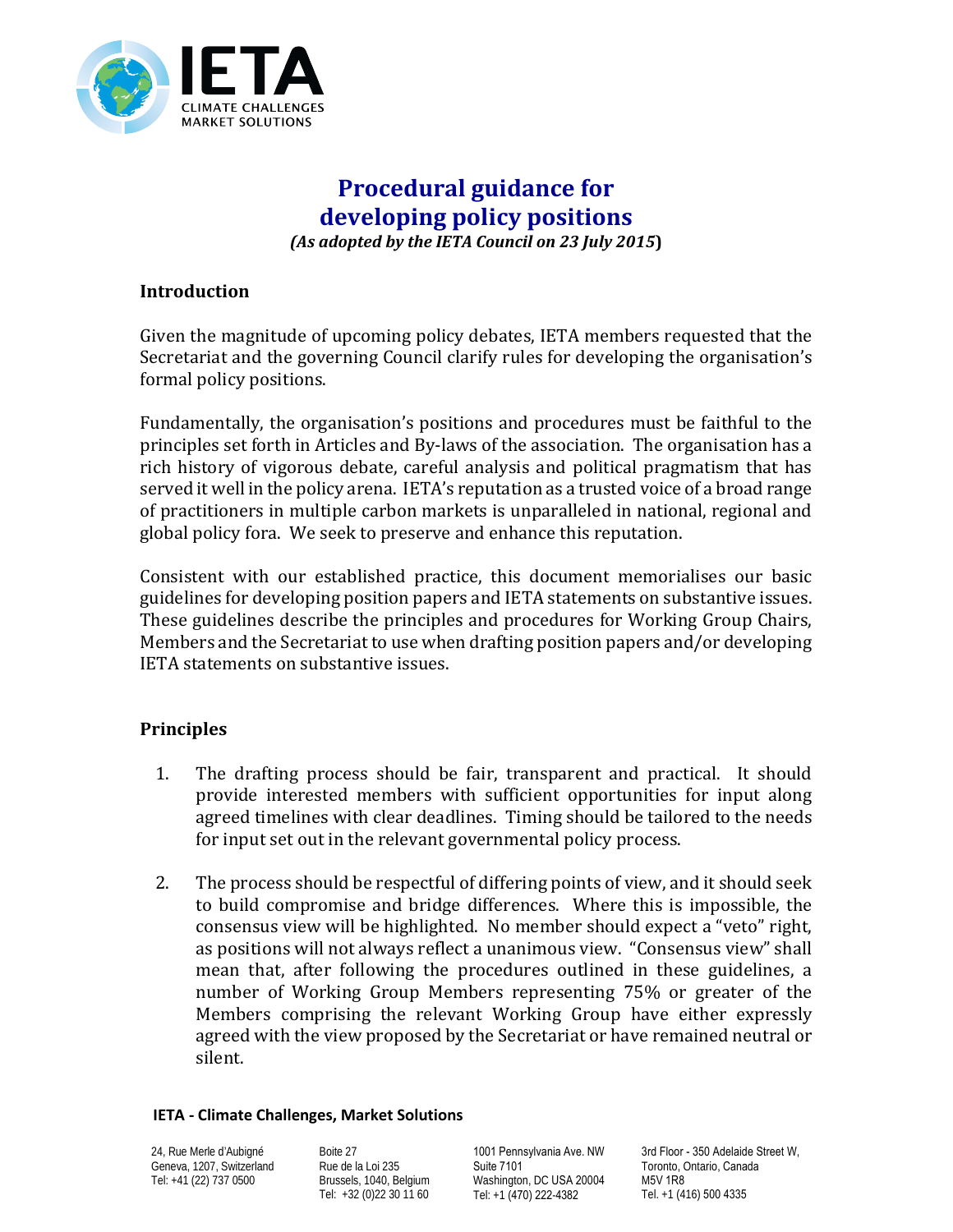

3. The process should provide a method of dispute resolution involving the CEO and governing Council, but it should be rarely applied. Where there are deep differences of opinion, the CEO may resolve differences in consultation with the Working Group Chairs. In extreme cases, the CEO may take urgent cases to the IETA Council for decision.

# **Basic Procedure**

Working Groups will typically follow a phased process, but Chairs have discretion to expedite the process when necessary to meet tight deadlines. The Basic Procedure includes four phases of work:

**I. Planning** - The IETA Secretariat will coordinate with Working Group Chairs to set a timetable for drafting a position paper. The Secretariat will inform Working Group members of the schedule and deadlines. This timetable will allow WG members sufficient time to provide feedback and comments and will define the start and finish dates for each step. As the process is implemented, the timetable may be updated as needed.

**II. Initial Discussion on Main Messages** – The first substantive phase is initial discussion and agreement on the main messages/principles to be formulated through the following steps.

- **a.** The Working Group will engage in an initial discussion to collect Member views on the main messages needed in the documents and the key issues for discussion.
- **b.** Based on the discussion, the Secretariat will develop an initial rough draft (or "Chair's draft") of the position paper under the guidance of the Working Group Chairs. On occasion, the Chairs may choose to form a small drafting group to assist in developing this draft.
- **c.** The Secretariat will circulate the Chair's Draft to Working Group Members with a clear deadline for written comments.
- **d.** After review of the comments, the Secretariat will assist the Chairs in preparing a Revised Draft. It will include the main areas of agreement and a description of open issues, but it will not contain positions that go against the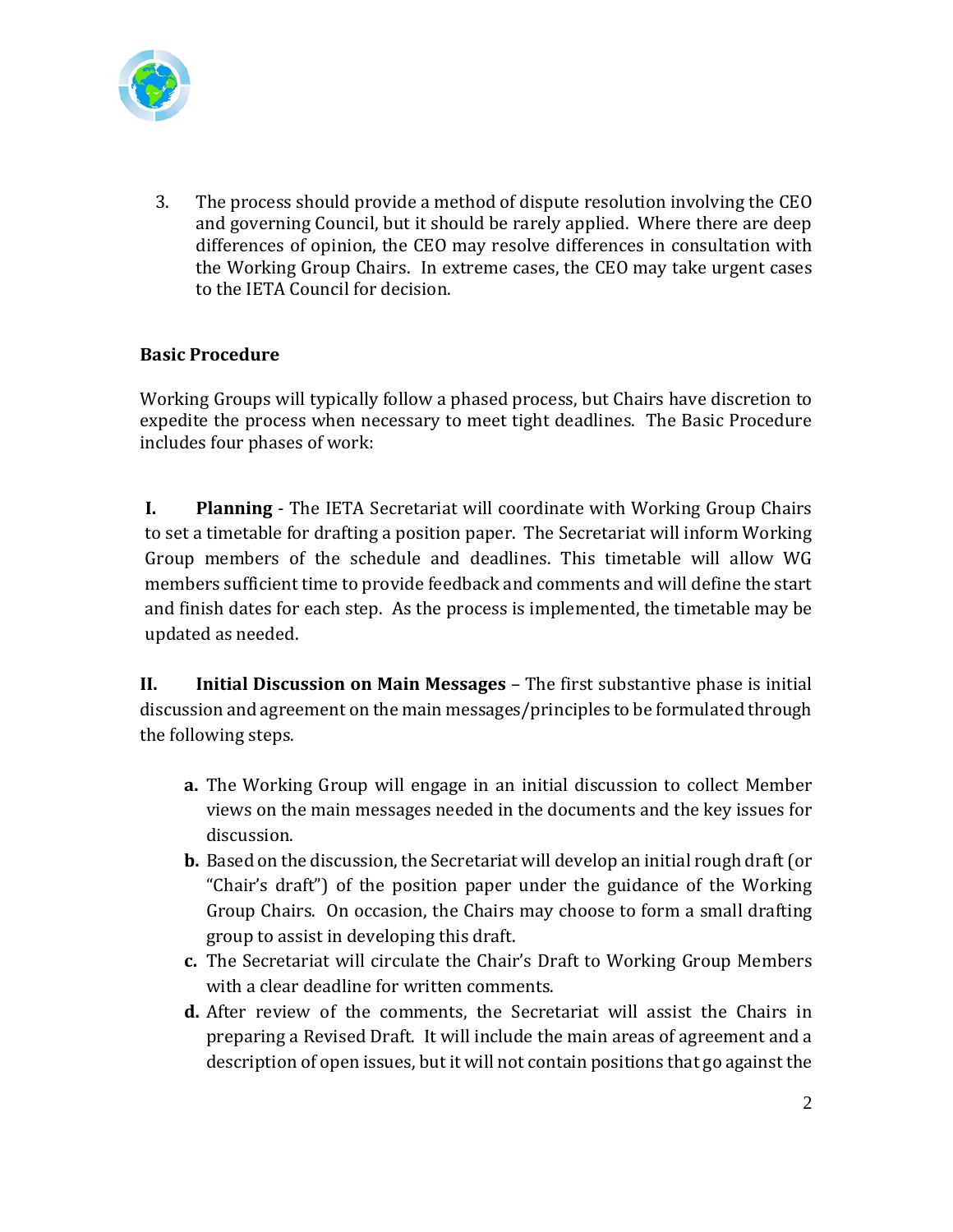

consensus view, unless there is a substantial minority (greater than 25% of the comments received for a particular paper) that will be acknowledged.

**e.** The Secretariat will circulate the document as the base text for further work with an update on process with deadlines for comments.

**III. Refining the message and addressing key issues -** In this phase, Members will review the Revised Draft to finalise the core messages for the paper as follows:

- a. The Secretariat will convene a meeting or conference call to discuss the Revised Draft.
- b. After the initial discussion, IETA members will have the opportunity to provide written feedback on the Revised Draft. Comments received after the deadline may not be addressed.
- c. Based on all the input received, the IETA Secretariat will prepare a Second Revised Draft for circulation to the Working Group.
- d. If the IETA Secretariat and the working co-chairs believe that more time is needed to agree on the core message and basic principles of the paper, they may decide to conduct additional rounds of drafting.
- e. When Chairs are satisfied that a full and fair debate has produced a consensus view, the Secretariat and Chairs will produce a Proposed Final Draft for circulation to the Working Group for final review.

**IV. Finalising the draft paper –** This phase will consider the Proposed Final Draft and produce a final text.

- a. On behalf of the Chairs, the IETA Secretariat will circulate a Proposed Final Draft to the Working Group with a proposed process with deadlines for comments.
- b. The primary purpose of the final phase is to adopt clarifying changes that do not impact the core messages previously agreed.
- c. Multiple reviews may take place based on the assessment of the Secretariat and the co-chairs of the level of consensus achieved.
- d. If a Member proposes a fundamental change to the previous draft, it can only be considered if greater than 25% of the Working Group Members support it. In the event that a Member proposes a fundamental change, it must be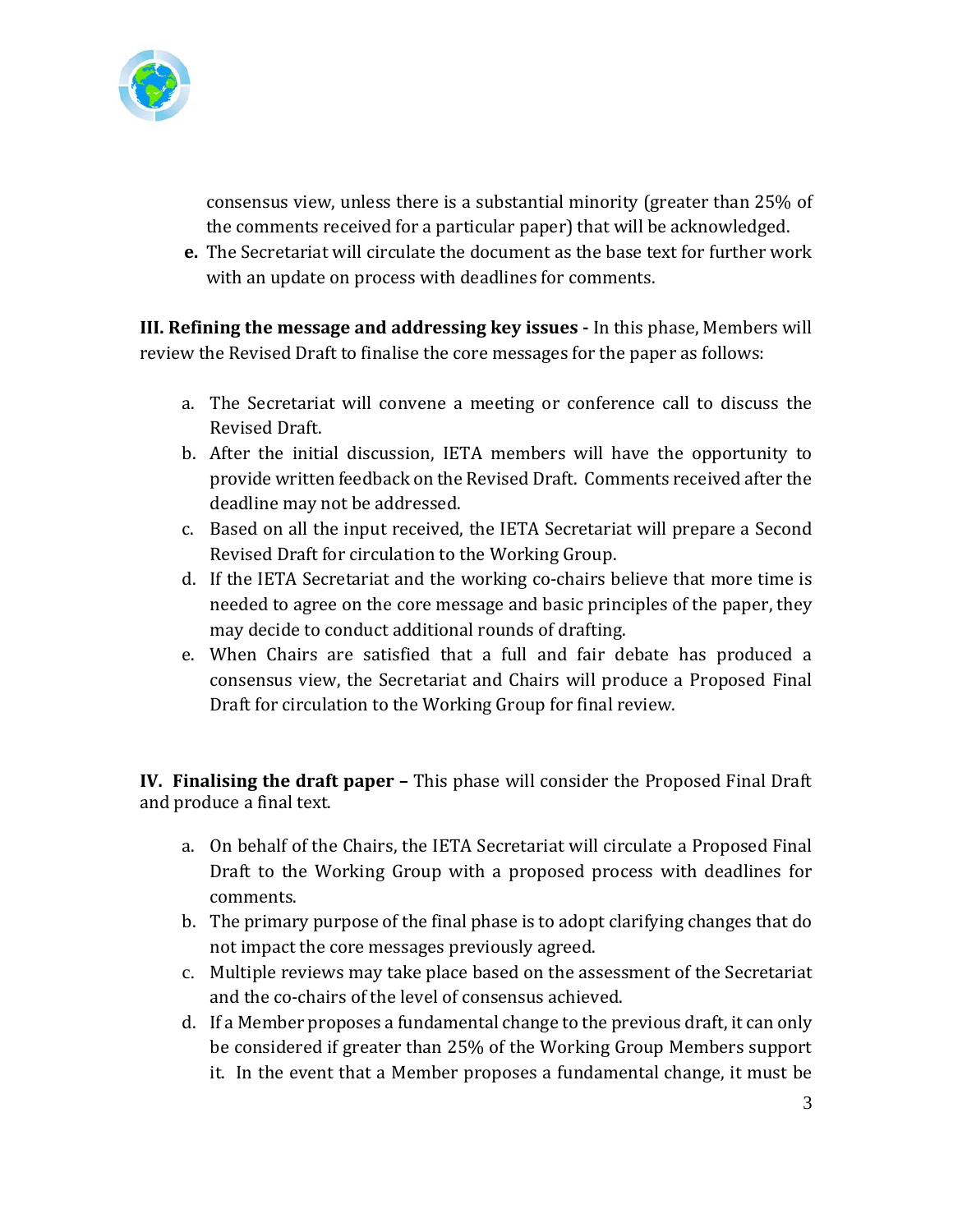

submitted in writing to the Secretariat at least one week before the next deadline for comments, so that it can be included in materials for circulation prior to the meeting.

- e. Where greater than 25% of the Working Group Members agree in writing to re-open the issue in question, the Chairs will proceed to a vote:
	- If a majority of Working Group Members agree to re-open the topic, then it will be re-opened. If a majority reject the request, then it will not be reopened. In the event of a tie vote, the Working Group Co-Chair(s) shall decide whether to re-open the issue.

# **General rules**

All work in developing a position paper will take into consideration the following general rules:

- 1. All members of the Working Group (or of the drafting taskforce) will be entitled and encouraged to submit comments and feedback to the draft papers. In case a member is not able to participate in a meeting or a call, comments should be sent in writing to the IETA Secretariat at least a day before such meeting/conference call (unless an earlier deadline has been set).
- 2. The IETA Secretariat will look at all feedback received before redrafting a paper, and will propose amendments to the wording to reflect the consensus view.
- 3. IETA members are encouraged to provide suggested wording if they would like to amend the text, beyond making a suggestion to modify the wording.
- 4. IETA operates on a consensus-based approach. When views differ, the drafting paper will highlight the consensus view. A consensus view will be assumed unless greater than 25% of the comments received take a position inconsistent with such view.
- 5. It is important to guarantee the views expressed do not represent those of one particular sector, but instead represent a compromise text supported by various market segments.
- 6. In case of strong disagreement and in case no consensus view can be reached, the matter will be brought to the attention of IETA's CEO.
- 7. If, after this discussion, no consensus view is possible, the position paper may include a disclaimer to remove the individual Member companies from being associated with the position paper. This should be a last resort option and should be the exception rather than the rule.
- 8. No individual Member of IETA has a right to veto a position paper.